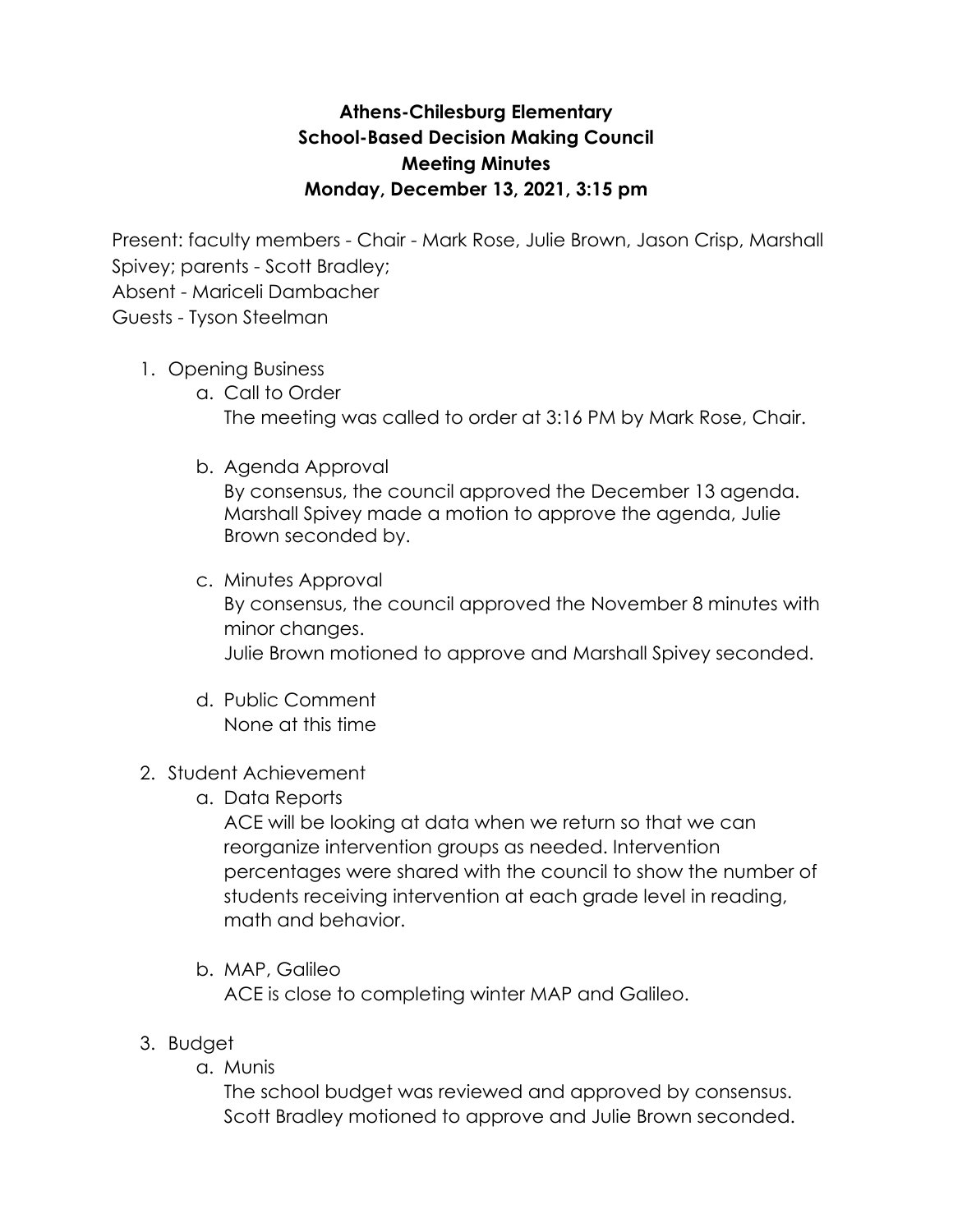- 4. School Improvement Planning
	- a. Good News Reporting
		- A climbing wall has been installed in the gym. It needs to be inspected before students can begin using it.

## 5. Review

a. District - Mission & Vision

Mr. Rose reviewed the district's mission and vision with the council.

- b. School Mission, Vision & Beliefs Mr. Rose reviewed the school's mission, vision, and beliefs with the council.
- c. PTA None at this time.
- 6. New Business/Other Business
	- a. Service Projects

Our FRYSC sent collected items for several different organizations throughout Lexington. The groups that received the items were very appreciative. Thank you notes are hanging in the hallway by the gym.

b. eProve Diagnostics

All eProve Diagnostics are complete. The last piece was submitted at the end of November.

- i. Continuous Improvement
- ii. Needs Assessment
- iii. School Assurances

iv. School Safety Report

v. CSIP

- vi. Executive Summary
- vii. PD Plan for schools
- c. PD Approvals

The district is paying for our 6 people and our reading interventionist to attend the virtual LitCon Conference.

d. Field Trip Approvals None at this time.